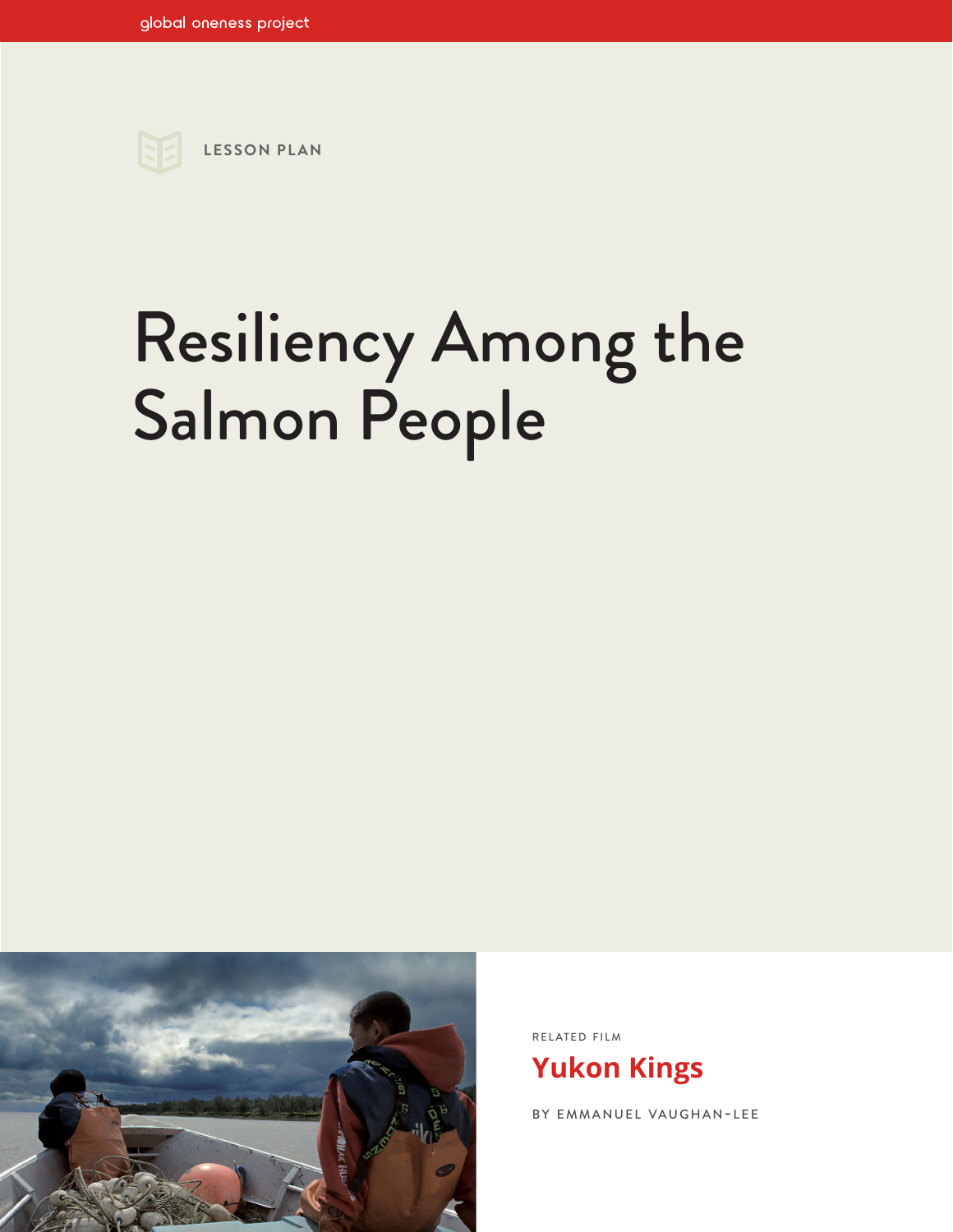

# Key Idea **Class:** 60 minutes

As traditional communities such as the Yup'ik in Alaska face a variety of changes, cultural traditions and wisdom passed on from elders help them to sustain their way of life.

# **Background**

The Yup'ik are one of 11 distinct cultures of Native Alaskans. Located in Southwest Alaska, the Yup'ik still depend upon subsistence fishing, hunting, and gathering greens around their villages. Elders tell stories of traditional ways of life as a way to teach younger generations both survival skills and about their heritage.\*

As in other parts of Alaska, the Yup'ik have witnessed dramatic lifestyle changes in the last 50 years. One of the most visible is the huge rise in the use of snowmobiles and motorized boats, which help to make their subsistence living a bit easier in this harsh locale.\*\* The Yup'ik have also noticed extreme changes in their environment. Less overall precipitation has resulted in lower lake and river levels, diminishing salmon habitat. At the same time, the melting of the permafrost—on which many villages are built—has caused serious flooding, erosion, and the rippling of the landscape, which damages village infrastructure. In fact, numerous Yup'ik villages may be forced to relocate because of severe coastal erosion.

\* Alaska Native Heritage Center, "[Yup'ik and Cup'ik Cultures of Alaska.](http://www.alaskanative.net/en/main-nav/education-and-programs/cultures-of-alaska/yupik-and-cupik/)"

\*\* Institute for Tribal Environmental Professionals & Northern Arizona University, Tribes and Climate Change: ["Yup'ik.](http://www7.nau.edu/itep/main/tcc/)"

Film: 7 minutes

#### SUBJECT AREAS

#### HIGH SCHOOL

- Anthropology
- Environmental Science
- Modern World Studies

#### COLLEGE

- Cultural Anthropology
- Environmental Studies
- Geography
- Sociology

#### THEMES

- Vanishing cultures
- Power of tradition
- Wisdom of experience
- Effects of climate change

#### MATERIALS

- Online access to the film
- Equipment for showing film

#### PREPARATION

• None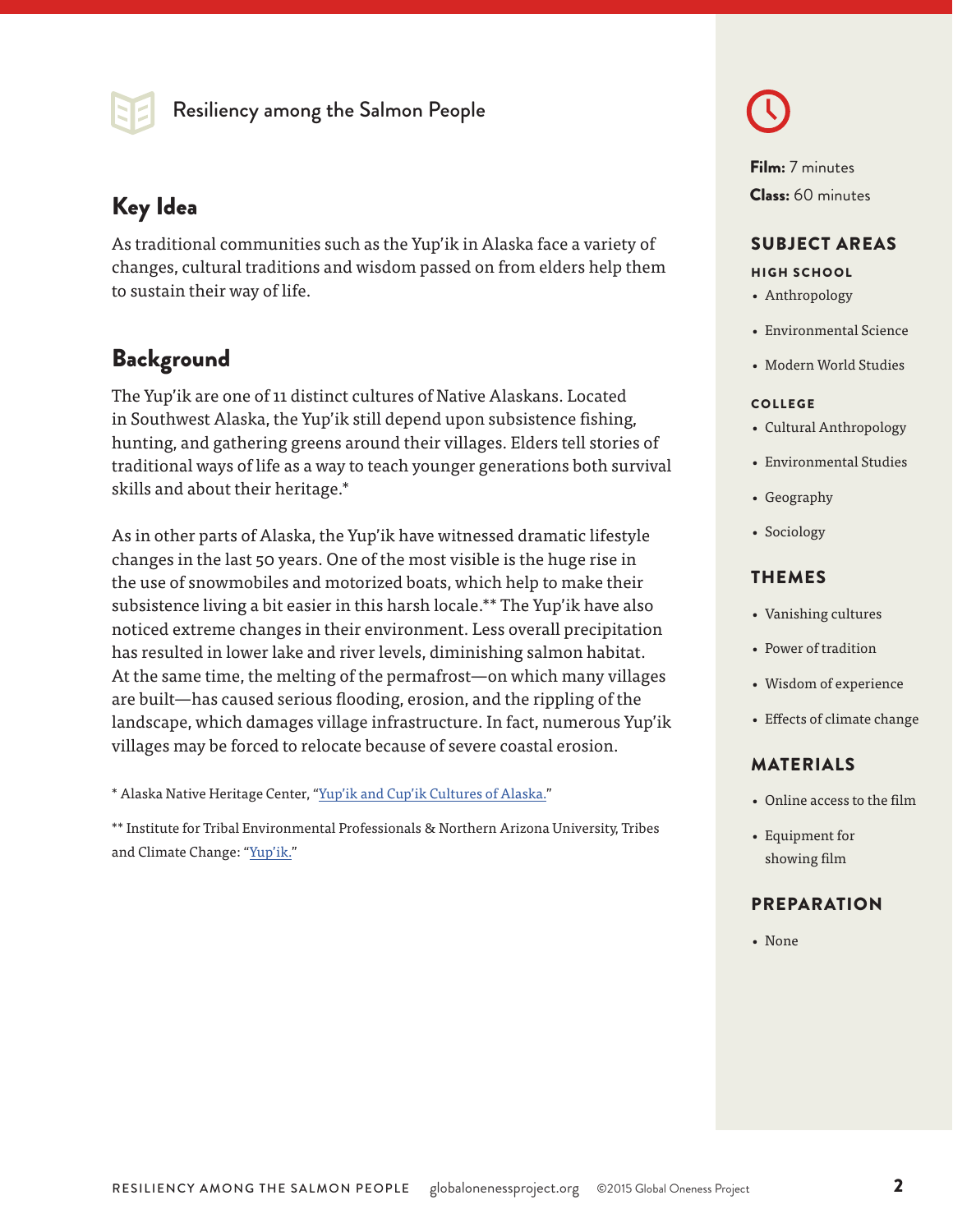

Resiliency among the Salmon People

## Connections to National Standards

Common Core English Language Arts. SL.11-12.1.c. Propel conversations by posing and responding to questions that probe reasoning and evidence; ensure a hearing for a full range of positions on a topic or issue; clarify, verify, or challenge ideas and conclusions; and promote divergent and creative perspectives.

College, Career, and Civic Life (C3) Framework for Social Studies State Standards. D2.Geo.9.9-12. Evaluate the influence of long-term climate variability on human migration and settlement patterns, resource use, and land uses at local-to-global scales.

Next Generation Science Standards. HS-LS2-6. Evaluate the claims, evidence, and reasoning that the complex interactions in ecosystems maintain relatively consistent numbers and types of organisms in stable conditions, but changing conditions may result in a new ecosystem.

### Lesson

#### SETTING THE STAGE

Introduce the film by telling students that they will be watching a film about a Yup'ik fisherman from Alaska who embodies both a respect for tradition and an understanding that change is inevitable. Ask students to describe a grandparent or older acquaintance who is trying to preserve a family or cultural tradition while simultaneously engaging in modern everyday life.

#### ENGAGING WITH THE STORY

Direct students to note as they watch the film how the grandfather Ray Waska views and experiences change. They should observe how he passes on tradition and wisdom to his grandchildren without keeping them from living in the modern world.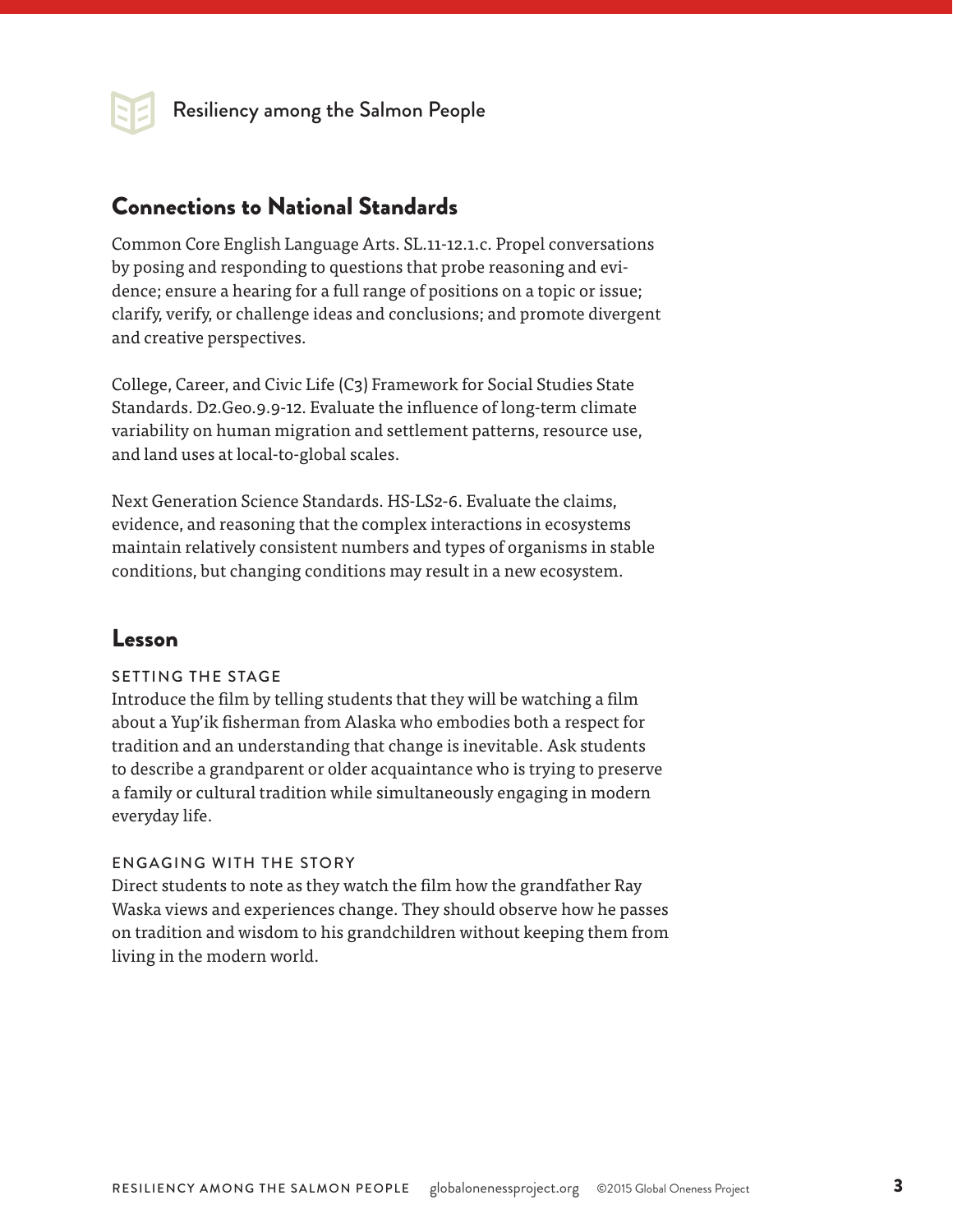

# Delving Deeper

- 1. Explain that the class will conduct a mini-debate on this question: As the film portrays, some cultural traditions are intimately tied to local ecosystems, and are threatened when the ecosystem itself shifts. Are cultural changes like the ones depicted in the film inevitable consequences of "progress," or should we actively work to preserve these cultural traditions?
- 2. Divide the class in half, with one half taking the side that changes are inevitable as society pursues progress, and the other half arguing that change is not inevitable and that we should work to preserve some cultural traditions. Give students a few minutes to plan a brief 30- to 60-second speech supporting their position. Speeches should include a brief statement of their position and provide at least one rationale for that position.
- 3. Have students present their speeches, alternating between the two positions. During the speeches, have the listeners assess the effectiveness of the arguments using a rubric with such criteria as:
	- Clarity (viewpoint outlined clearly): 1=unclear, 2=somewhat clear, 3=clear.
	- Argument (rationale for viewpoint): 1=no reason given, 2=somewhat relevant reason given, 3=relevant reason given.
- 4. After all the speeches, you may choose to have students vote for the winning position based on their assessment of the collective speeches.